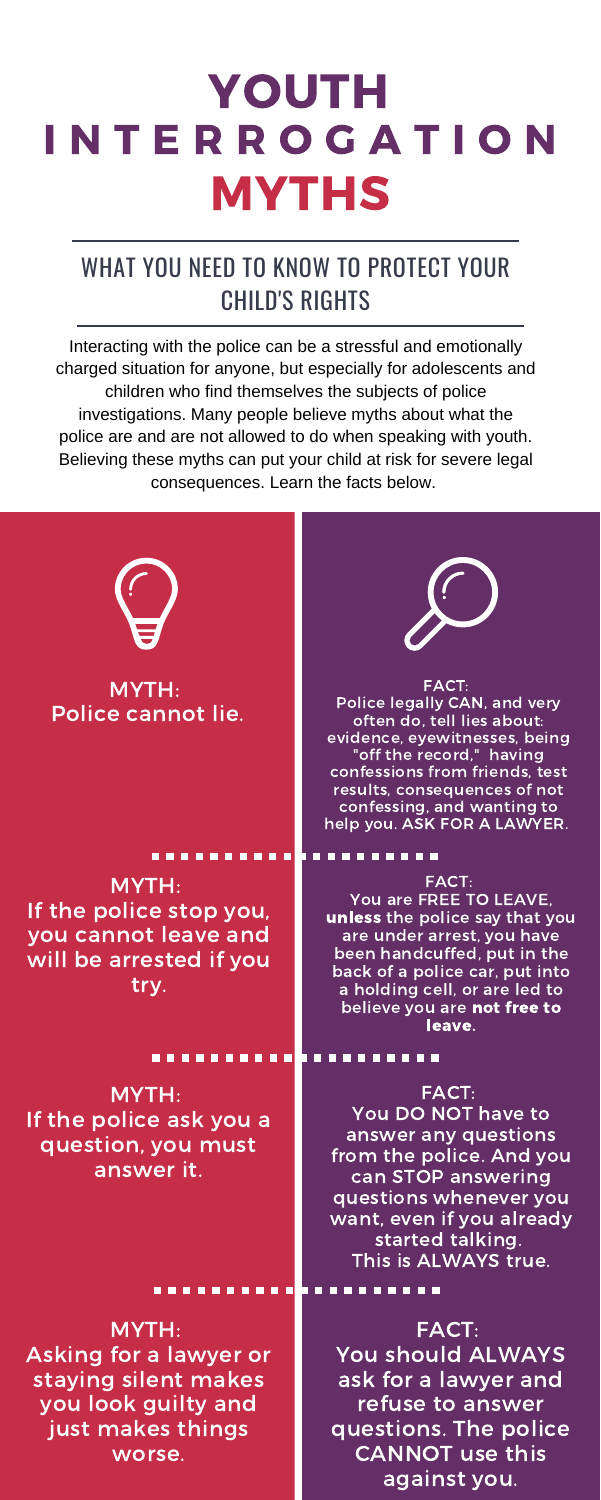MYTH: If you just stay silent, the police can't keep asking you questions.



### FACT:

To make the police stop, you need to DIRECTLY SAY you want to exercise your right to silence.

### ......... .........

MYTH: The police can't question my child if I'm not there or without telling me first.

### ......... . . . . . . . .

# YOUTH MYTHS I N T E R R O G A T I O N



MYTH: If the police tell you to talk, you have to do it.

FACT: You have these rights NO MATTER WHAT. The police can't make you talk and neither can a judge.

FACT: In many states, police can question your child without telling you first in at least some situations.

MYTH: Police cannot obtain a DNA sample without your consent.

FACT: Police can gather DNA without your consent or knowledge. NEVER accept a beverage offer; it may be used later as evidence.

MYTH: Once you begin answering questions, you must finish the rest of the interrogation.

### FACT:

Just because you answer one question doesn't mean you must continue. You can stop answering AT ANY TIME.

. . . . . . . . . .

. . . . . . . . . .

MYTH: If you are innocent, it is best to talk to the police.

### ------

FACT: Police can make innocent people sound guilty. Tell them you WILL NOT TALK WITHOUT A LAWYER.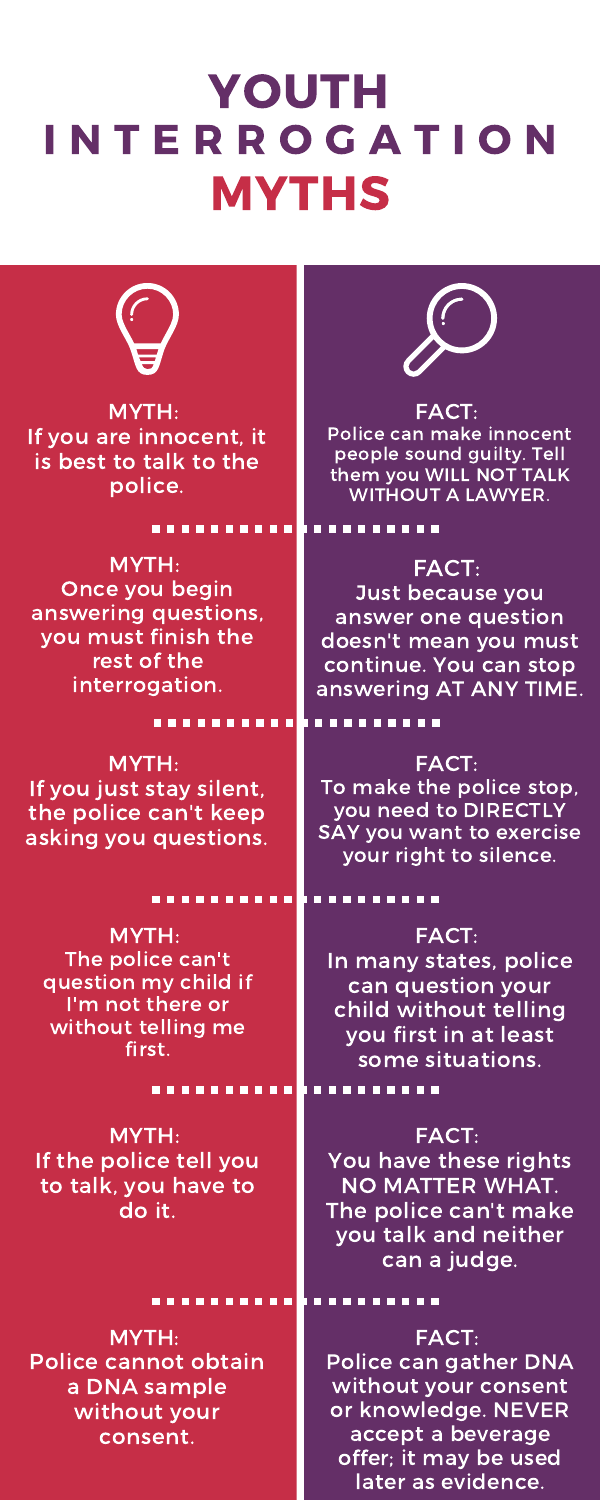### DON'T: ............

DON'T:

# YOUTH KNOW YOUR CHILD'S RIGHTS I N T E R R O G A T I O N

# **90%** OF YOUTH WAIVE THEIR MIRANDA RIGHTS

Most people have heard of the *Miranda* rights, but few know exactly what those rights are. Research suggests that well-educated adults recall only 49% of the *Miranda* rights, and those in stressful situations recall even less at 39%. Youth fare even worse. Young people waive their rights at extremely high rates so it is important that your child—and you as a parent—understand what protections the law gives them.

from asking questions at any time. 5. You have the right to stop the police You can tell the police you are using your rights and not to ask you any more questions.

1. You have the right to not say anything. You can stop talking whenever you want.

2. Anything you choose to say can be reported to the judge in your trial.

## ,,,,,,,,,,,,,,,,,,,

3. You have the right to have

a lawyer that can help you. As soon as you ask for a lawyer, the police have to stop asking questions until the lawyer is with you.

4. If you don't have money to pay for a lawyer, you will be given a lawyer for free who will be on your side and help defend you.

### ..................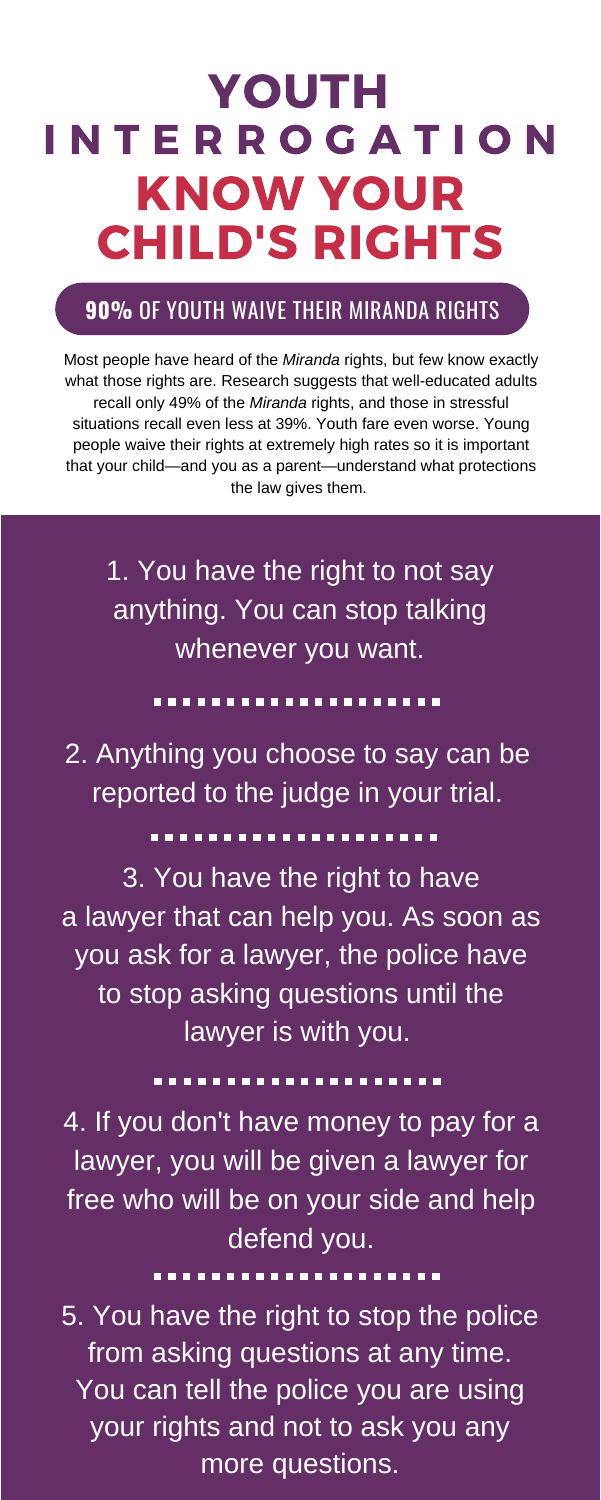# remain SILENT.



DO: Ask the police if your child is free to go. If they say yes, you and your child should calmly walk away.

up" or "come clean. Honesty is not the best policy when it comes to protecting your child's rights.

### . . . . . . . . . T 8 8 8 . . . . .

# YOUTH DOS AND DON'TS I N T E R R O G A T I O N

### DON'T:

Disrespect an officer, physically resist, or try to run away. It may lead to more trouble.

### 10 D D D . . . . .

Tell you child to "fess

# WHAT YOU SHOULD DO TO HELP YOUR CHILD

DO: Talk to your child about their rights, before it is too late. They should know what to do if they are ever stopped by police.

DON'T: Assume that the police will be honest with you or always have your child's best interest in mind.

In the event that your child ever finds themselves in the middle of a police investigation, there are some things to keep in mind. Here is what you SHOULD and SHOULD NOT do in order to best protect your child and give them the support they will need to help them through this stressful experience.